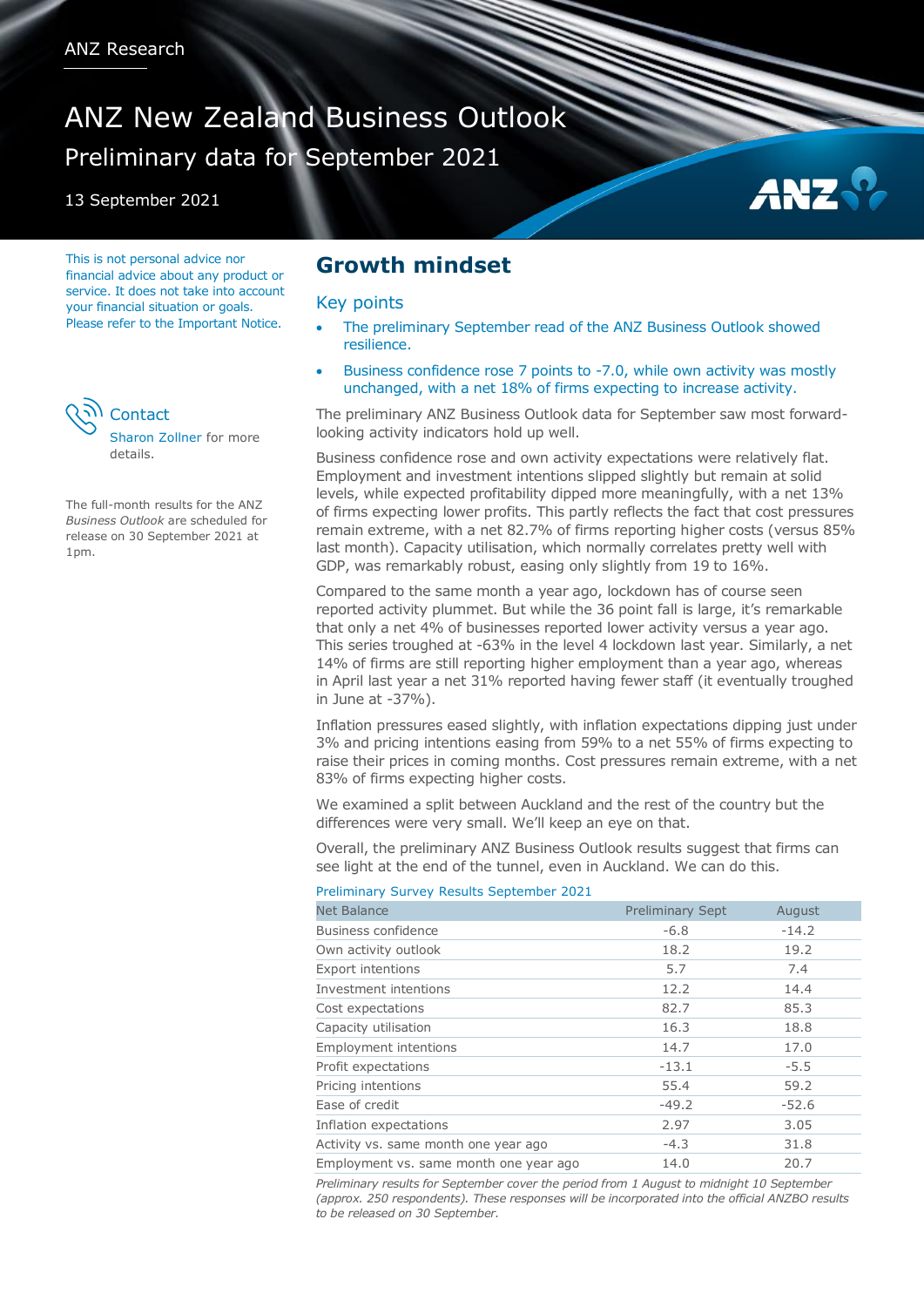

Source: ANZ, Statistics NZ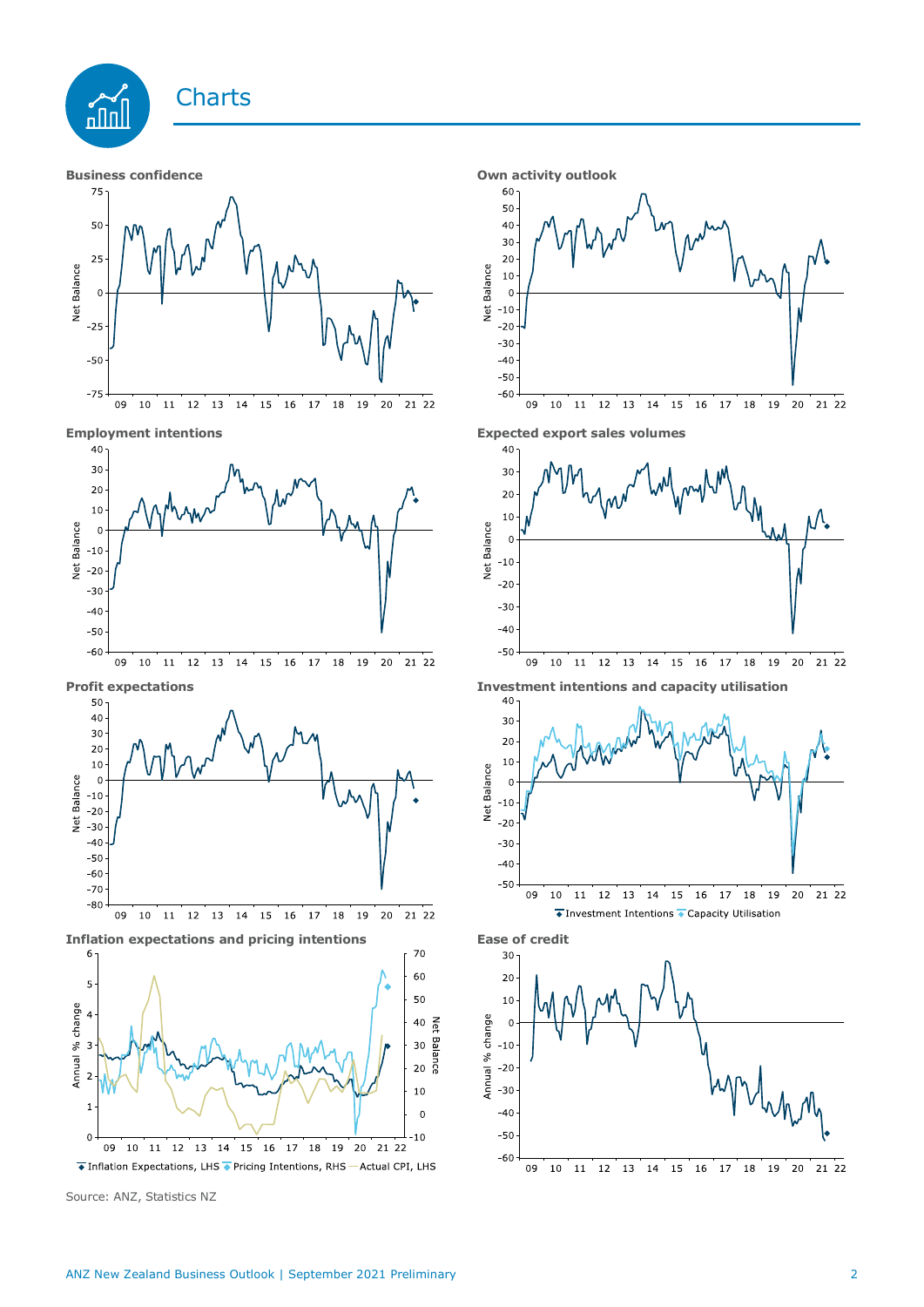

### Meet the team

We welcome your questions and feedback. Click [here](https://www.anz.co.nz/about-us/economic-markets-research/economics-research-team/) for more information about our team.



#### <span id="page-2-0"></span>**Sharon Zollner** Chief Economist

Follow Sharon on Twitter @sharon\_zollner

Telephone: +64 27 664 3554 Email: [sharon.zollner@anz.com](mailto:sharon.zollner@anz.com)



#### **David Croy** Senior Strategist

Market developments, interest rates, FX, unconventional monetary policy, liaison with market participants.

Telephone: +64 4 576 1022 Email: [david.croy@anz.com](mailto:david.croy@anz.com)



#### **Liz Kendall (maternity leave)** Senior Economist

Research co-ordinator, publication strategy, property market analysis, monetary and prudential policy.

Telephone: +64 27 240 9969 Email: [elizabeth.kendall@anz.com](mailto:Elizabeth.Kendall@anz.com)



#### **Finn Robinson** Economist

Macroeconomic forecasting, economic developments, labour market dynamics, inflation and monetary policy.

Telephone: +64 21 629 553 Email: [finn.robinson@anz.com](mailto:finn.robinson@anz.com)



#### **Natalie Denne** PA / Desktop Publisher

Business management, general enquiries, mailing lists, publications, chief economist's diary.

Telephone: +64 21 253 6808 Email: [natalie.denne@anz.com](mailto:natalie.denne@anz.com) General enquiries: [research@anz.com](mailto:research@anz.com)

Follow ANZ Research @ANZ\_Research (global)



#### **Susan Kilsby** Agricultural Economist

Primary industry developments and outlook, structural change and regulation, liaison with industry.

Telephone: +64 21 633 469 Email: [susan.kilsby@anz.com](mailto:susan.kilsby@anz.com)



#### **Miles Workman**  Senior Economist

Macroeconomic forecast coordinator, fiscal policy, economic risk assessment and credit developments.

Telephone: +64 21 661 792 Email: [miles.workman@anz.com](mailto:miles.workman@anz.com)



#### **Kyle Uerata** Economic Statistician

Economic statistics, ANZ proprietary data (including ANZ Business Outlook), data capability and infrastructure.

Telephone: +64 21 633 894 Email: [kyle.uerata@anz.com](mailto:Kyle.Uerata@anz.com)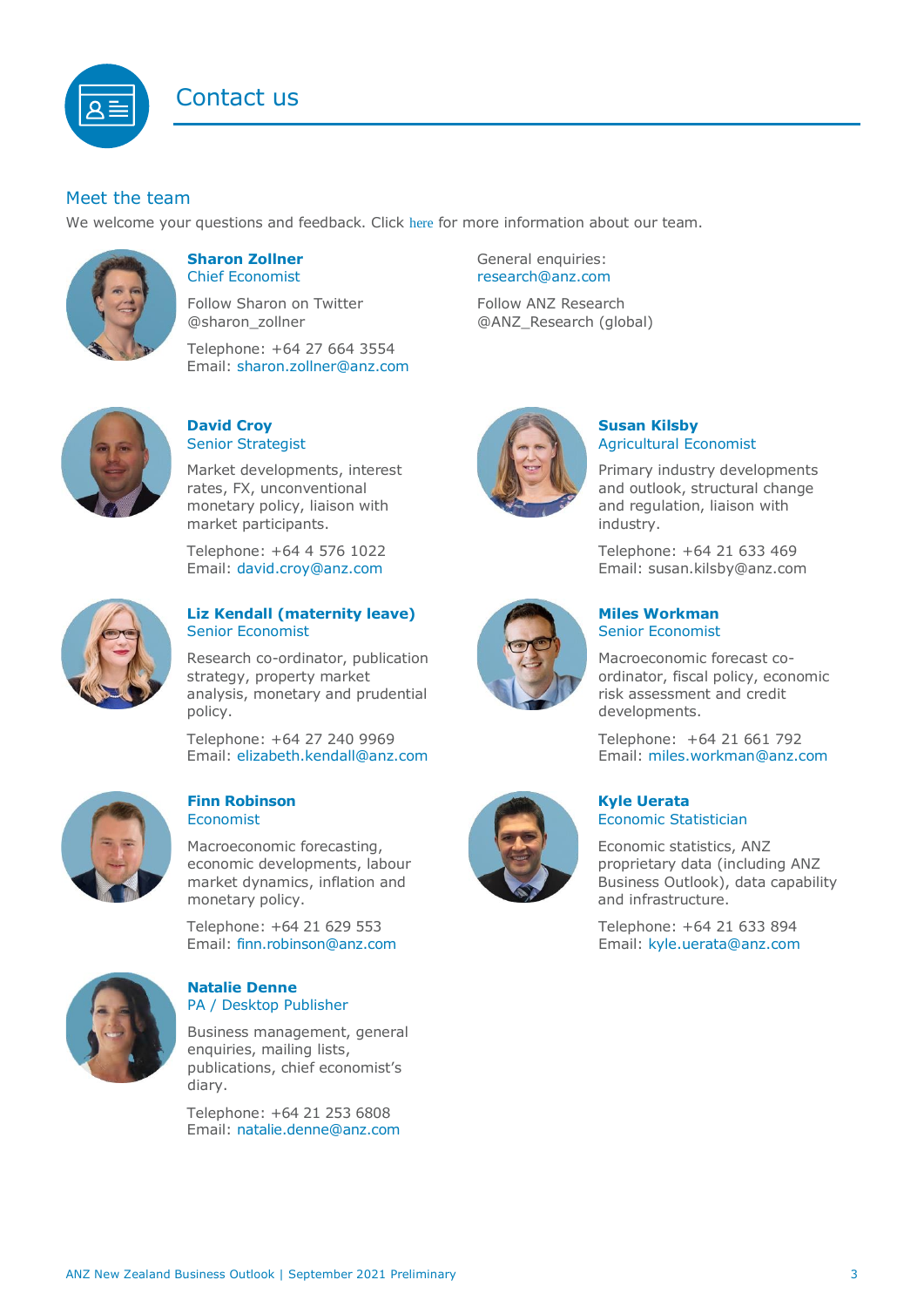



#### Last updated: 9 April 2021

This document is intended for ANZ's Institutional, Markets and Private Banking clients. It should not be forwarded, copied or distributed. The opinions and research contained in this document are (a) not personal advice nor financial advice about any product or service; (b) provided for information only; and (c) intended to be general in nature and does not take into **account your financial situation or goals.**

This document may be restricted by law in certain jurisdictions. Persons who receive this document must inform themselves about and observe all relevant restrictions.

**Disclaimer for all jurisdictions:** This document is prepared and distributed in your country/region by either: Australia and New Zealand Banking Group Limited (ABN11 005 357 522) (**ANZ**); or its relevant subsidiary or branch (each, an **Affiliate**), as appropriate or as set out below.

This document is distributed on the basis that it is only for the information of the specified recipient or permitted user of the relevant website (**recipients**).

This document is solely for informational purposes and nothing contained within is intended to be an invitation, solicitation or offer by ANZ to sell, or buy, receive or provide any product or service, or to participate in a particular trading strategy.

Distribution of this document to you is only as may be permissible by the laws of your jurisdiction, and is not directed to or intended for distribution or use by recipients resident or located in jurisdictions where its use or distribution would be contrary to those laws or regulations, or in jurisdictions where ANZ would be subject to additional licensing or registration requirements. Further, the products and services mentioned in this document may not be available in all countries.

ANZ in no way provides any financial, legal, taxation or investment advice to you in connection with any product or service discussed in this document. Before making any investment decision, recipients should seek independent financial, legal, tax and other relevant advice having regard to their particular circumstances.

Whilst care has been taken in the preparation of this document and the information contained within is believed to be accurate, ANZ does not represent or warrant the accuracy or completeness of the information Further, ANZ does not accept any responsibility to inform you of any matter that subsequently comes to its notice, which may affect the accuracy of the information in this document.

Preparation of this document and the opinions expressed in it may involve material elements of subjective judgement and analysis. Unless specifically stated otherwise: they are current on the date of this document and are subject to change without notice; and, all price information is indicative only. Any opinions expressed in this document are subject to change at any time without notice.

ANZ does not guarantee the performance of any product mentioned in this document. All investments entail a risk and may result in both profits and losses. Past performance is not necessarily an indicator of future performance. The products and services described in this document may not be suitable for all investors, and transacting in these products or services may be considered risky.

ANZ expressly disclaims any responsibility and shall not be liable for any loss, damage, claim, liability, proceedings, cost or expense (Liability) arising directly or indirectly and whether in tort (including negligence), contract, equity or otherwise out of or in connection with this document to the extent permissible under relevant law. Please note, the contents of this document have not been reviewed by any regulatory body or authority in any jurisdiction.

ANZ and its Affiliates may have an interest in the subject matter of this document. They may receive fees from customers for dealing in the products or services described in this document, and their staff and introducers of business may share in such fees or remuneration that may be influenced by total sales, at all times received and/or apportioned in accordance with local regulatory requirements. Further, they or their customers may have or have had interests or long or short positions in the products or services described in this document, and may at any time make purchases and/or sales in them as principal or agent, as well as act (or have acted) as a market maker in such products. This document is published in accordance with ANZ's policies on conflicts of interest and ANZ maintains appropriate information barriers to control the flow of information between businesses within it and its Affiliates.

Your ANZ point of contact can assist with any questions about this document including for further information on these disclosures of interest.

**Country/region specific information:** Unless stated otherwise, this document is distributed by Australia and New Zealand Banking Group Limited (**ANZ**).

**Australia.** ANZ holds an Australian Financial Services licence no. 234527. For a copy of ANZ's Financial Services Guide please or request from your ANZ point of contact.

**Brazil, Brunei, India, Japan, Kuwait, Malaysia, Switzerland, Taiwan.** This document is distributed in each of these jurisdictions by ANZ on a cross-border basis.

**Cambodia.** The information contained in this document is confidential and is provided solely for your use upon your request. This does not constitute or form part of an offer or solicitation of any offer to engage services, nor should it or any part of it form the basis of, or be relied in any connection with, any contract or commitment whatsoever. ANZ does not have a licence to undertake banking operations or securities business or similar business, in Cambodia. By requesting financial services from ANZ, you agree, represent and warrant that you are engaging our services wholly outside of Cambodia and subject to the laws of the contract governing the terms of our engagement. **Chile.** You understand and agree that ANZ Banking Group Limited is not regulated by Chilean Authorities and that the provision of ANZ Research is not subject to any Chilean supervision and is not guaranteed by any regulatory or governmental agency in Chile.

**European Economic Area (EEA):** *United Kingdom.* ANZ is authorised in the United Kingdom by the Prudential Regulation Authority (**PRA**) and is subject to regulation by the Financial Conduct Authority (**FCA**) and limited regulation by the PRA. Details about the extent of our regulation by the PRA are available from us on request. This document is distributed in the United Kingdom by Australia and New Zealand Banking Group Limited ANZ solely for the information of persons who would come within the FCA definition of "eligible counterparty" or "professional client". It is not intended for and must not be distributed to any person who would come within the FCA definition of "retail client". Nothing here excludes or restricts any duty or liability to a customer which ANZ may have under the UK Financial Services and Markets Act 2000 or under the regulatory system as defined in the Rules of the Prudential Regulation Authority (**PRA**) and the FCA. ANZ is authorised in the United Kingdom by the PRA and is subject to regulation by the FCA and limited regulation by the PRA. Details about the extent of our regulation by the PRA are available from us on request.

**Fiji.** For Fiji regulatory purposes, this document and any views and recommendations are not to be deemed as investment advice. Fiji investors must seek licensed professional advice should they wish to make any investment in relation to this document.

**Hong Kong.** This publication is issued or distributed in Hong Kong by the Hong Kong branch of ANZ, which is registered at the Hong Kong Monetary Authority to conduct Type 1 (dealing in securities), Type 4 (advising on securities) and Type 6 (advising on corporate finance) regulated activities. The contents of this publication have not been reviewed by any regulatory authority in Hong Kong.